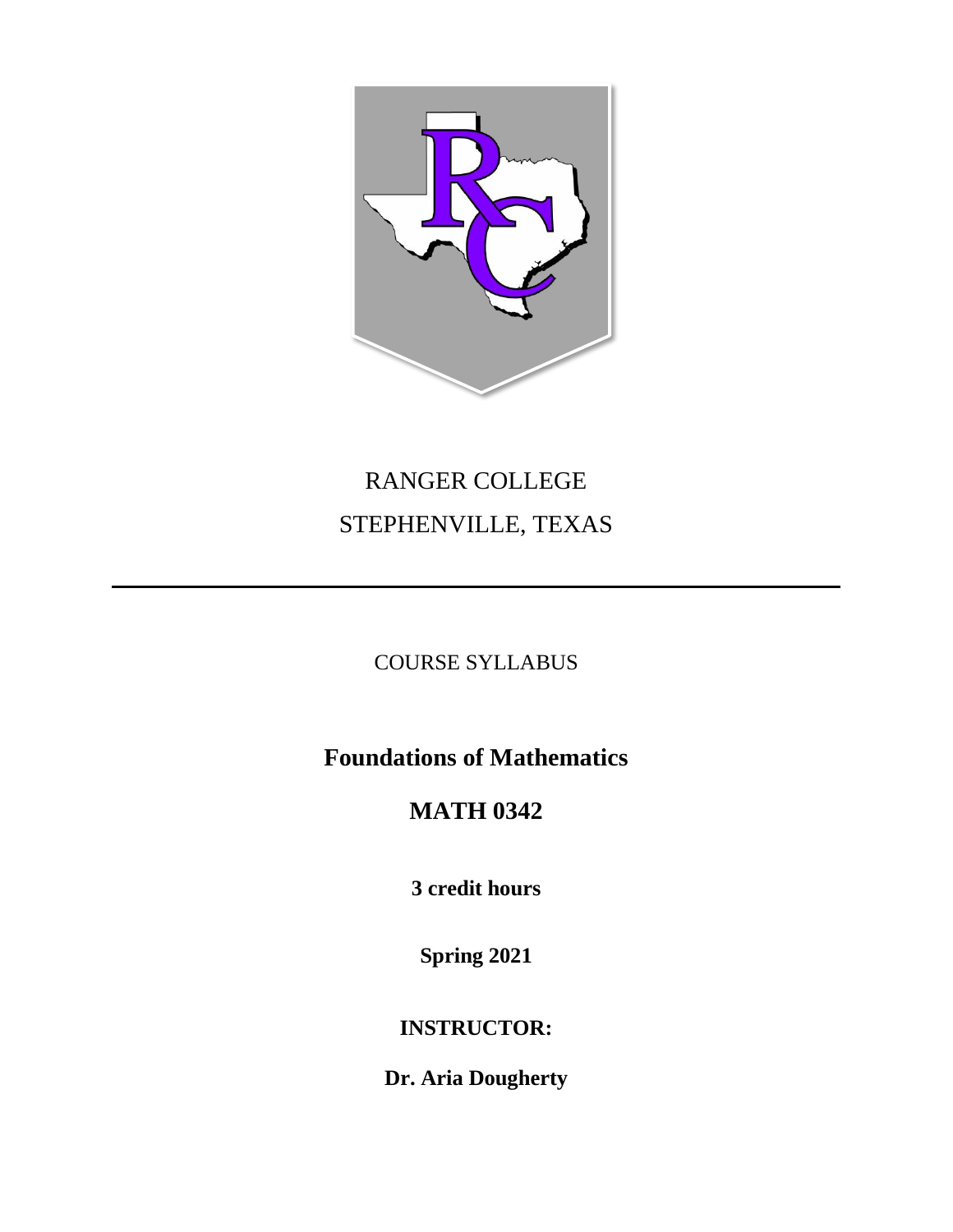| <b>INSTRUCTOR:</b>   | Dr. Aria Dougherty |                              |  |
|----------------------|--------------------|------------------------------|--|
| EMAIL:               |                    | adougherty@rangercollege.edu |  |
| PHONE:               | $(254)267 - 7101$  |                              |  |
| <b>OFFICE:</b>       | Admin 4            |                              |  |
| <b>OFFICE HOURS:</b> | Monday / Wednesday | $3:30 - 5:00$                |  |
|                      | Tuesday / Thursday | $3:00 - 5:00$                |  |

#### **I. Texas Core Curriculum Statement of Purpose**

Through the Texas Core Curriculum, students will gain a foundation of knowledge of human cultures and the physical and natural world, develop principles of personal and social responsibility for living in a diverse world, and advance intellectual and practical skills that are essential for all learning.

#### **II. Course Description**

In-depth study and applications of polynomial, rational, radical, exponential and logarithmic functions, and systems of equations using matrices. Additional topics such as sequences, series, probability, and conics may be included. 3 credit hours.

#### **III. Required Background or Prerequisite**

None.

#### **IV. Required Textbook and Course Materials**

Blitzer, "Pathways to College Mathematics", Pearson, first edition. ISBN # 9780134107165

Materials for this course will be provided electronically, but it doesn't hurt to have a physical copy of the textbook for your reference if you are a more kinesthetic learner.

#### **V. Course Purpose**

Courses in Mathematics focus on quantitative literacy in logic, patterns, and relationships. Courses involve the understanding of key mathematical concepts and the application of appropriate quantitative tools to everyday experience.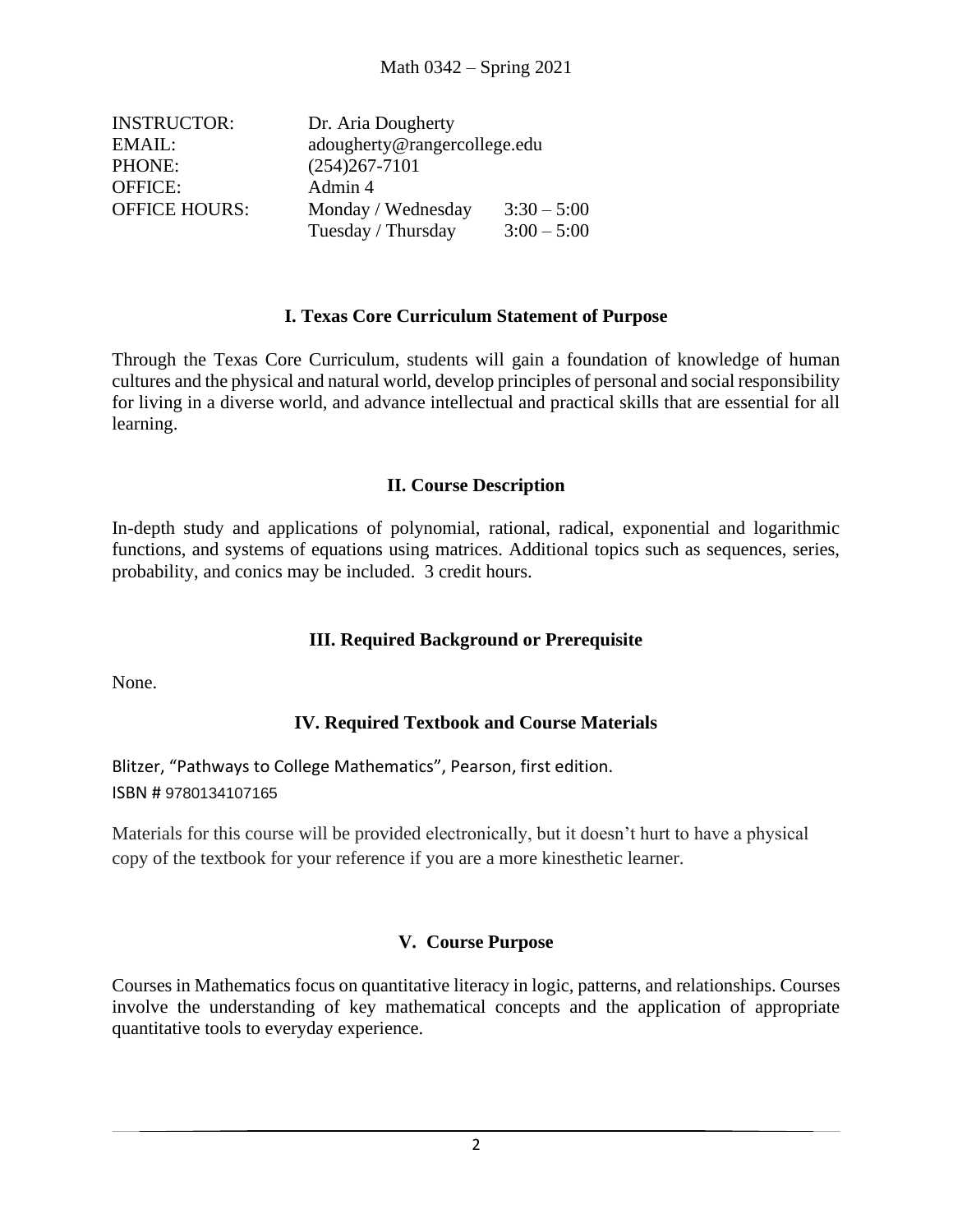## **VI. Learning Outcomes**

Upon successful completion of this course, students will be able to handle problems involving:

- 1. Operations on fractions
- 2. Operations on integers
- 3. Order of operations
- 4. Evaluating expressions
- 5. Simplifying algebraic expressions
- 6. Operations on polynomials (don't cover division)
- 7. Solving linear equations
- 8. Graphing linear equations
- 9. Writing linear equations
- 10. Basic probability
- 11. Probability with "or"
- 12. Mean
- 13. Median
- 14. Mode
- 15. Box plots
- 16. Frequency tables and stem and leaf plots
- 17. Finance: interest problems

# **VII. Core Objectives**

This course meets the following of the six Core Objectives established by Texas:

- ☒ **Critical Thinking Skills (CT) –** Creative thinking, innovation, inquiry, and analysis; evaluation and synthesis of information
- $\boxtimes$  **Communication Skills (COM)** effective development, interpretation and expression of ideas through written, oral, and visual communication
- $\boxtimes$  **Empirical and Quantitative Skills (EQS)** The manipulation and analysis of numerical data or observable facts resulting in informed conclusions
- $\Box$  **Teamwork (TW)** The ability to consider different points of view and to work effectively with others to support a shared purpose or goal
- $\Box$  **Social Responsibility (SR)** Intercultural competence, knowledge of civic responsibility, and the ability to engage effectively in regional, national, and global communities
- $\boxtimes$  **Personal Responsibility (PR)** The ability to connect choices, actions, and consequences to ethical decision-making

# **VIII. Methods of Instruction**

The instructional delivery of this class is face-to-face. It will meet twice weekly in person and attendance is counted on physical presence in the classroom. Students are expected to be in the classroom, there will be no Zoom link for learning at home unless Ranger college shifts to be online. Should Ranger shift, we will follow whatever protocol is established by the school. Students are expected to complete assignments online through Blackboard *and* Pearson.

There are regular quizzes and unit tests. These will typically occur at the end of each section (quizzes) and chapter (unit tests). Homework will be due at the end of each chapter.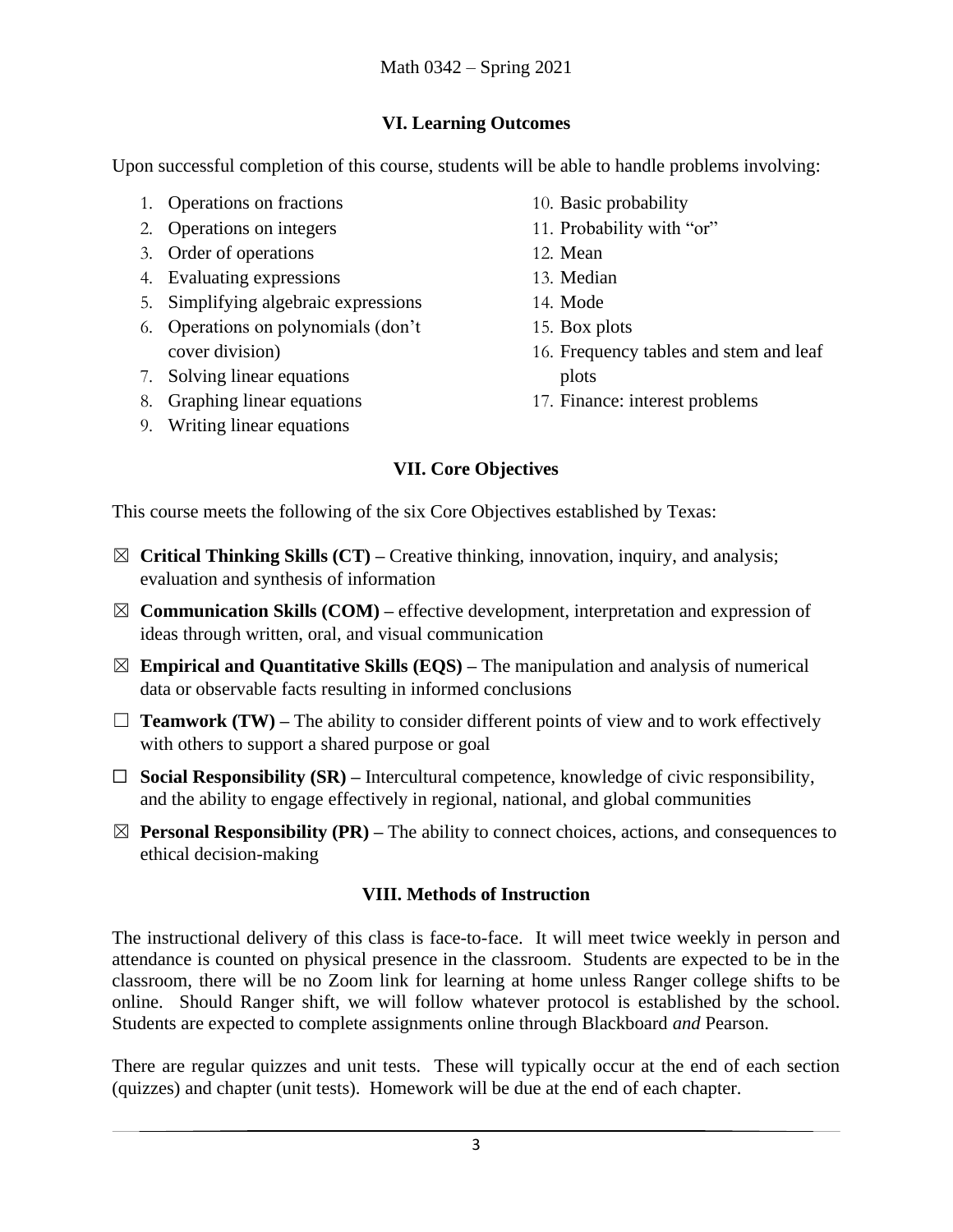### **IX. Methods of Assessment**

Your total grade breakdown is as follows:

| <b>GRADED ITEM</b>                      | <b>PERCENT</b> |
|-----------------------------------------|----------------|
| Attendance                              | 20             |
| Homework (CT, COM, EQS, PR)             | 20             |
| Quizzes / Unit Tests (CT, COM, EQS, PR) | 20             |
| Midterm (CT, COM, EQS, TW, PR)          |                |
| Final (CT, COM, EQS, PR)                |                |

Final grades are determined according to the following categories:

Grading scale:  $A = 90-100\%$   $B = 80-89$   $C = 70-79$   $D = 60-69$   $F = Below 60$ 

#### **X. Course/Classroom Policies**

**Attendance & Participation:** Attendance is counted for 20% of your final grade, as indicated above. **Students will be dropped from the course after 6 unexcused absences.** Participation goes hand-in-hand with attendance. You are expected to work on assignments given in class, complete the tasks and examples provided, use the time productively, and ask questions when you have them. A student physically present in class refusing to participate in an assigned task for the day will be marked absent for that day. Your attendance score per day is a perfect score if you are on time, half credit if you are late, and no credit if you have an unexcused absence.

Late Policy: Late homework will not be accepted for full credit if it is accepted at all. Automatically graded work (through Pearson) can be turned in through the end of the term at a 30% deduction to problems scored after the due date – there will be no exceptions to this rule. Quizzes and unit tests will not be accepted late at all. Make up assignments for anything else will be given on a case-by-case basis. Homework will not be opened up after the final due date at the end of the term.

I suggest not leaving your late work to chance – if you live somewhere with spotty internet, work on your homework *before* the date that it is due.

**Quizzes / Unit Tests:** You are always allowed a calculator on a quiz or unit test. The use of this calculator is not to circumvent the purpose of the problem, though. If the problem is asking you to convert a fraction to a decimal, for instance, you are still expected to show the work required for that problem and not to simply give the final answer. Quizzes and unit tests are designed to help you realize what material you have a strong grasp of before exams by creating an exam-like environment before you encounter the material on a real exam – please keep this in mind when you think about what to expect in quizzes.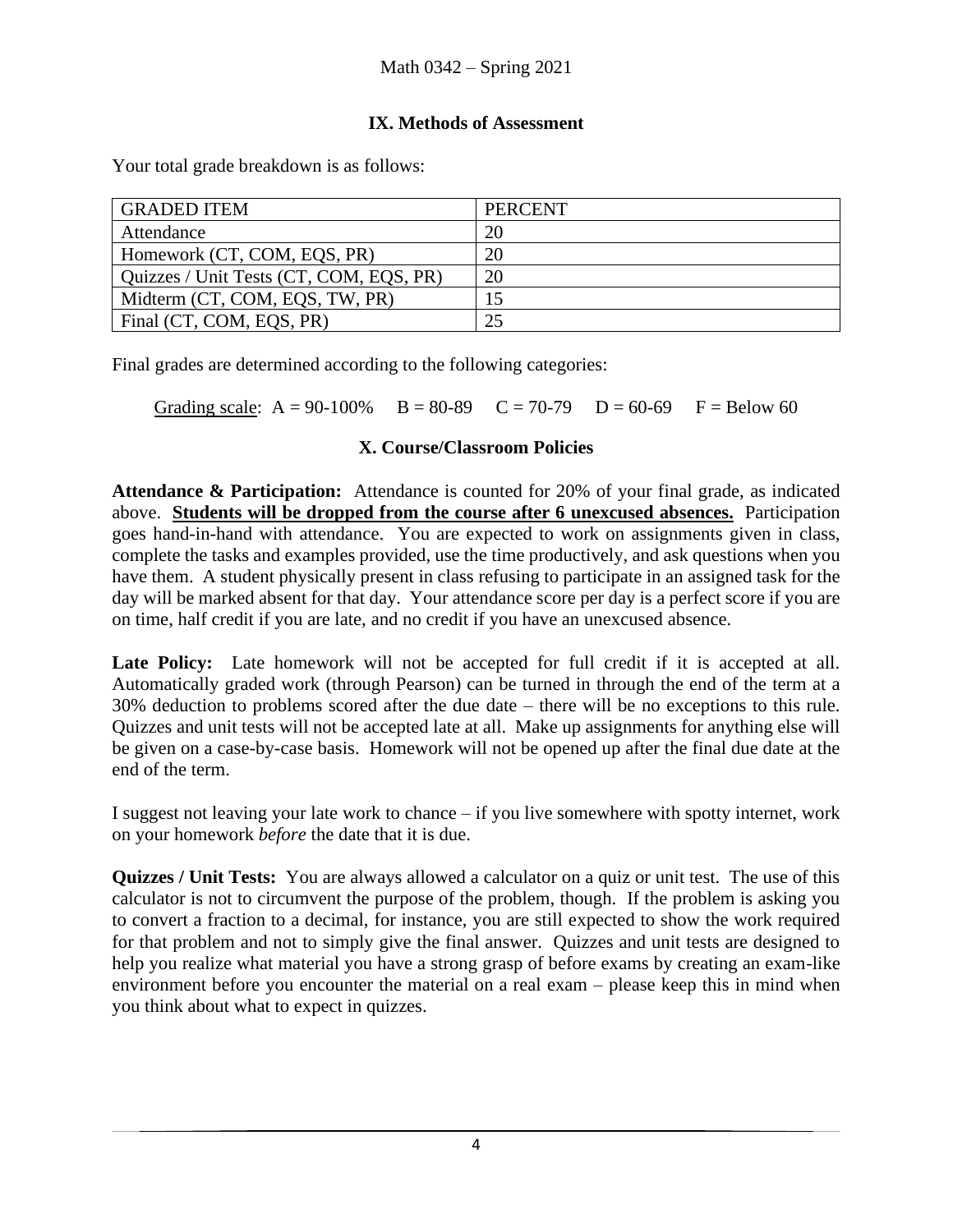**Exams:** There is a midterm and a final exam in this class worth 15% and 25% of your total grade, respectively. More details will be given about each when these exams approach (such as whether it is closed or open book / note, etc.). Unit tests are not formal exams, they are only differentiated from quizzes by being a collection of problems from an entire chapter.

**Academic Dishonesty:** A student found to be cheating or copying on an exam or quiz will be given a grade of "0". Repeated acts of cheating may result in being dropped from the class with a resulting grade of "F" being given for the course overall.

In this vein, please note that cell phones are not permitted during a test. You may not use it as your calculator or for any other purposes.

**Cell Phones / Technology:** Please do not have these out in class, as they can distract from not only your own learning but the learning processes of everyone around you (we *all* find Facebook / Instagram / Twitter / etc. to be more interesting than math at the best of times). This does not mean you cannot bring your laptop to class – in fact, if you have questions about the online homework etc. then I would *encourage* you to bring your laptop / phone / tablet / etc. to class in case there is an opportunity to ask the question (in this case, have the question already open so that you don't have to turn your computer on and wait for it to load). Further, if there is extra time at the end of a given class, I might give you the opportunity to use a few minutes of time completing homework – you'll want to have access to it if that's the case (I will often try to structure lessons so that there will be time to do homework at the end).

In general, if I see technology out at an inappropriate time in class, I will ask once for it to be put away before taking it to place at the front of the room for the remainder of class. If you are receiving a call during class, please step outside to handle it.

**Student Behavior:** Students will behave as mature adults and exhibit proper classroom decorum. Students will not cause any distractions that might prevent other students from learning. Students that deviate from this policy will not be permitted to remain in class.

**Bathrooms:** You do not have to ask, quietly get up and leave without disturbing the class. We are all adults; I am not going to question you on why you're leaving unless it is *during* a proctored quiz or exam (at which point just ask).

**Available Support Services:** The Learning Resource Center has books, videos, and computer software that may be used as a supplement for this class. Tutors are also available (see counselor).